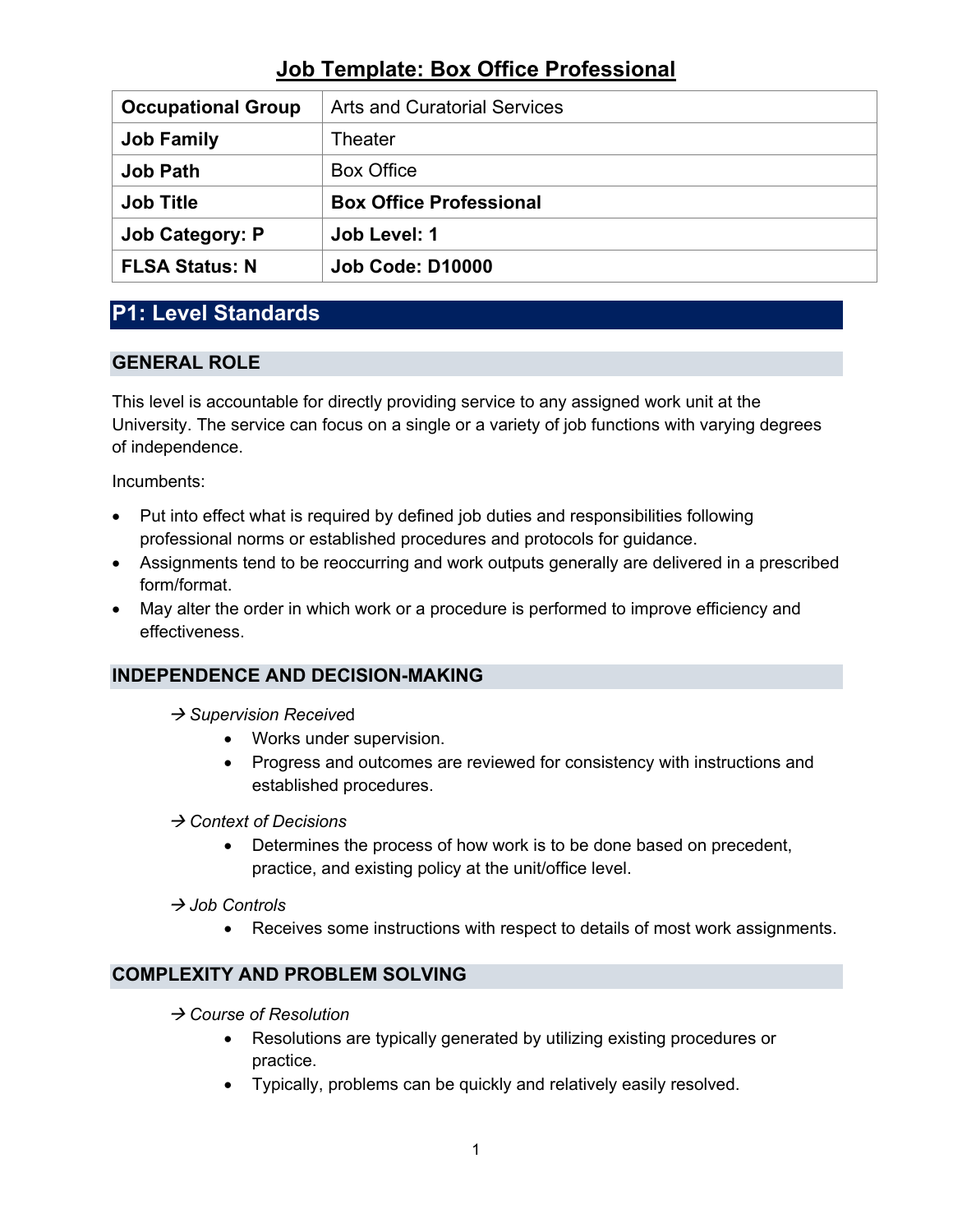| <b>Occupational Group</b> | <b>Arts and Curatorial Services</b> |
|---------------------------|-------------------------------------|
| <b>Job Family</b>         | Theater                             |
| <b>Job Path</b>           | <b>Box Office</b>                   |
| <b>Job Title</b>          | <b>Box Office Professional</b>      |
| <b>Job Category: P</b>    | Job Level: 1                        |
| <b>FLSA Status: N</b>     | <b>Job Code: D10000</b>             |

*Measure of Creativity*

• Tasks or activities are reoccurring with emphasis typically on precision and timeliness of execution.

### **COMMUNICATION EXPECTATIONS**

→ Manner of Delivery and Content

• Regularly provides information on finished materials to others.

### **SCOPE AND MEASURABLE EFFECT**

- Actions regularly affect an individual, item, event, or incident, etc.
- Actions taken are generally done to meet reporting requirements or regulatory guidelines, or to satisfy internal checks and balances and/or existing standards.
- Incumbents indirectly promote the general welfare of students, faculty and staff, and safeguard the institution by playing an important role within a process.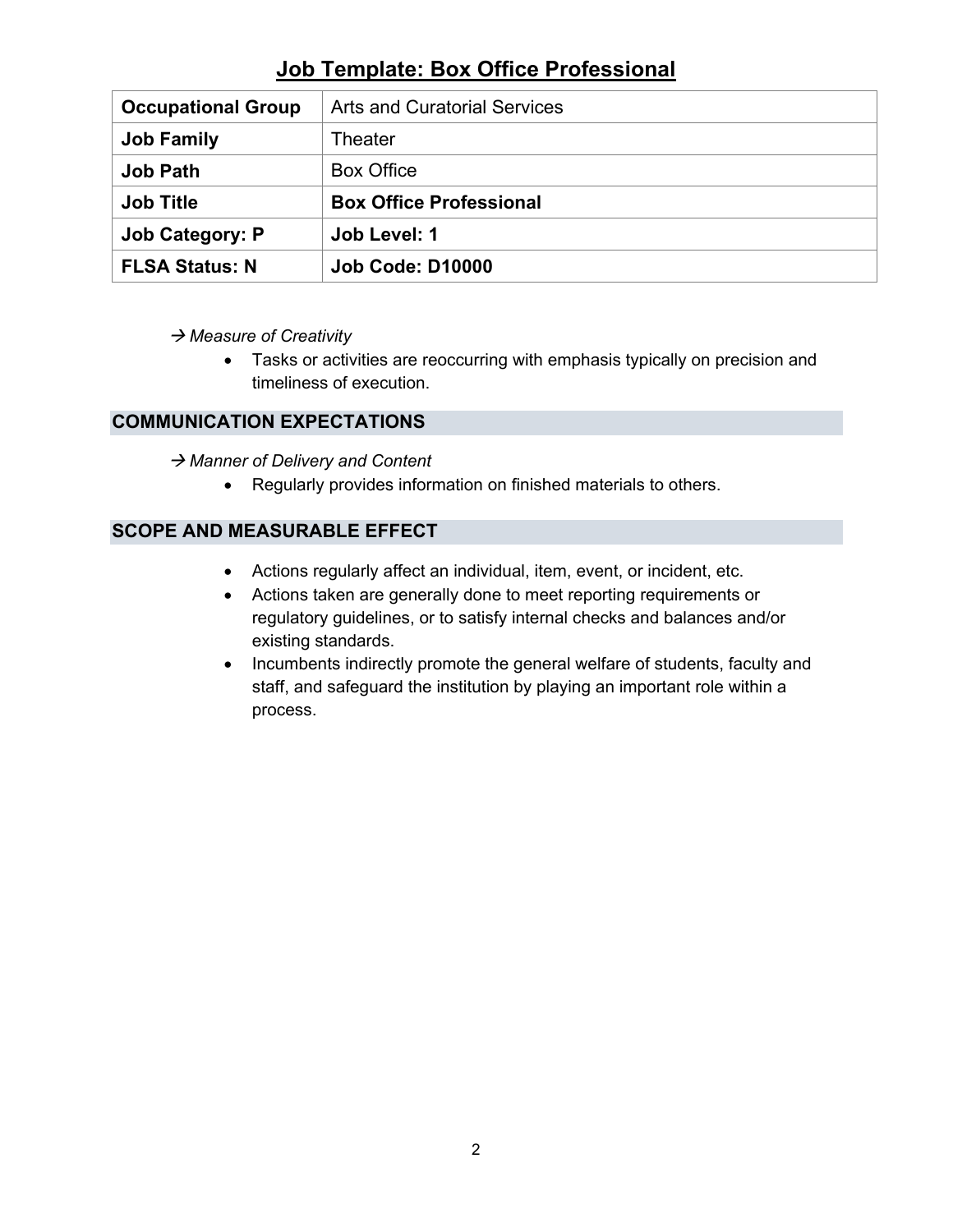| <b>Occupational Group</b> | <b>Arts and Curatorial Services</b> |
|---------------------------|-------------------------------------|
| <b>Job Family</b>         | Theater                             |
| <b>Job Path</b>           | <b>Box Office</b>                   |
| <b>Job Title</b>          | <b>Box Office Professional</b>      |
| <b>Job Category: P</b>    | Job Level: 1                        |
| <b>FLSA Status: N</b>     | <b>Job Code: D10000</b>             |

### **Job Template**

### **GENERAL SUMMARY**

Administers all tickets sales to students, staff, and the general public for all scheduled events at the University's centers for performing arts.

### **REPORTING RELATIONSHIPS AND TEAMWORK**

Works under supervision of a supervisor or manager.

#### **ESSENTIAL DUTIES AND RESPONSIBILITIES**

*The intent of this section is to list the primary, fundamental responsibilities of the job – that is, the duties that are central and vital to the role.*

- Prepares and processes ticket and subscription orders and maintains records for ticket sales, as assigned.
- Processes ticket exchanges and administers credits and refunds.
- Responds to inquiries and concerns patrons may have and resolve any issues that may arise.
- Maintain accurate records and data for ticket sales, reconciles differences, and works with other staff and University offices to identify errors and make corrections.
- Tracks performance schedules for box office staff to ensure sufficient coverage.
- Compiles data and prepares statistical reports used to monitor or assess department activities, programs, and services or project future needs.
- Maintains records and prepares necessary reports.
- Performs related work as required.

#### **MINIMUM QUALIFICATIONS**

- Associate's degree in related field.
- Two to three years of related experience.